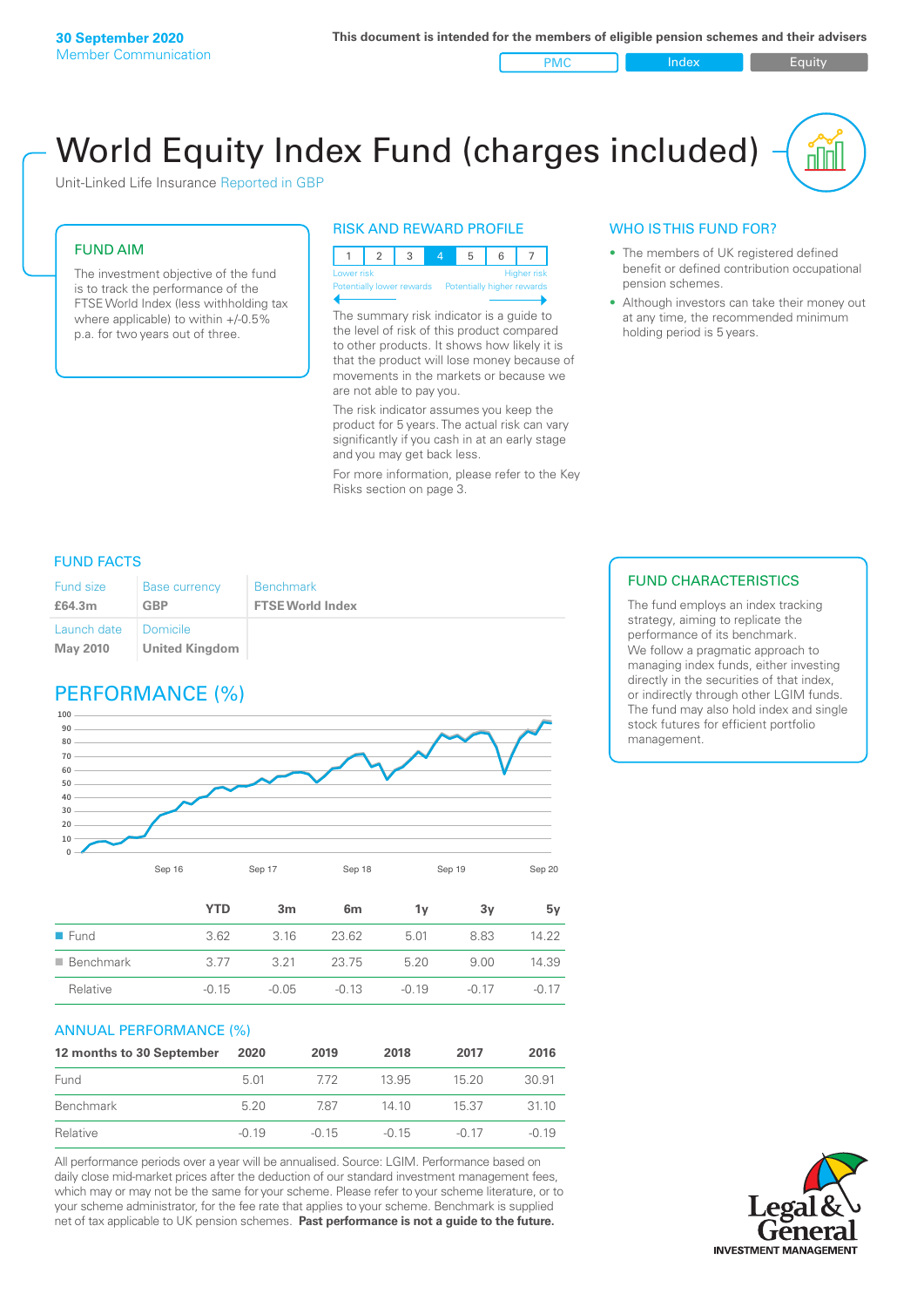### World Equity Index Fund (charges included)

Unit-Linked Life Insurance Reported in GBP

### PORTFOLIO BREAKDOWN

All data source LGIM unless otherwise stated. Totals may not sum due to rounding. In order to minimise transaction costs, the Fund will not always own all the assets that constitute the index and on occasion it will own assets that are not in the index.



#### SECTOR (%)

| ■ Technology               | 22.3 |
|----------------------------|------|
| $\blacksquare$ Financials  | 16.5 |
| $\blacksquare$ Industrials | 12.9 |
| $\blacksquare$ Health Care | 12.6 |
| ■ Consumer Services        | 12.2 |
| Consumer Goods             | 11.4 |
| ■ Basic Materials          | 4 N  |
| $\blacksquare$ Utilities   | 3.1  |
| $\Box$ Oil & Gas           | 2.6  |
| $\Box$ Other               | 25   |
|                            |      |



| ■ Large            | 81.3 |
|--------------------|------|
| $\blacksquare$ Mid | 18.8 |

■ Top 10 holdings 16.1% Rest of portfolio 83.9% No. of holdings in fund 2,614 No. of holdings in index 2,569

| Apple Inc                          | 39   |
|------------------------------------|------|
| Microsoft Corp                     | 33   |
| Amazon.Com Inc                     | 28   |
| Facebook                           | 13   |
| Alphabet CI A                      | O 9  |
| Alphabet CI C                      | O 9  |
| Johnson & Johnson                  | 0 S  |
| Taiwan Semiconductor Manufacturing | 0 S  |
| Procter & Gamble Company           | 0.7  |
| Visa Inc Class A                   | () / |
|                                    |      |

#### COUNTRY (%)

|   | <b>United States</b> | 61.5 |  |
|---|----------------------|------|--|
|   | Japan                | 8.1  |  |
| 4 | United Kingdom       | 4.1  |  |
|   | France               | 3.0  |  |
|   | Switzerland          | 3.0  |  |
|   | Germany              | 2.9  |  |
|   | Canada               | 2.6  |  |
|   | Australia            | 2.1  |  |
|   | Taiwan               | 1.8  |  |
|   | Other                | 10.9 |  |
|   |                      |      |  |



comprises 25 fund managers, supported by two analysts. Management oversight is provided by the Global Head of Index Funds. The team has average industry experience of 15 years, of which seven years has been at LGIM, and is focused on achieving the equally important objectives of close tracking and maximising returns.